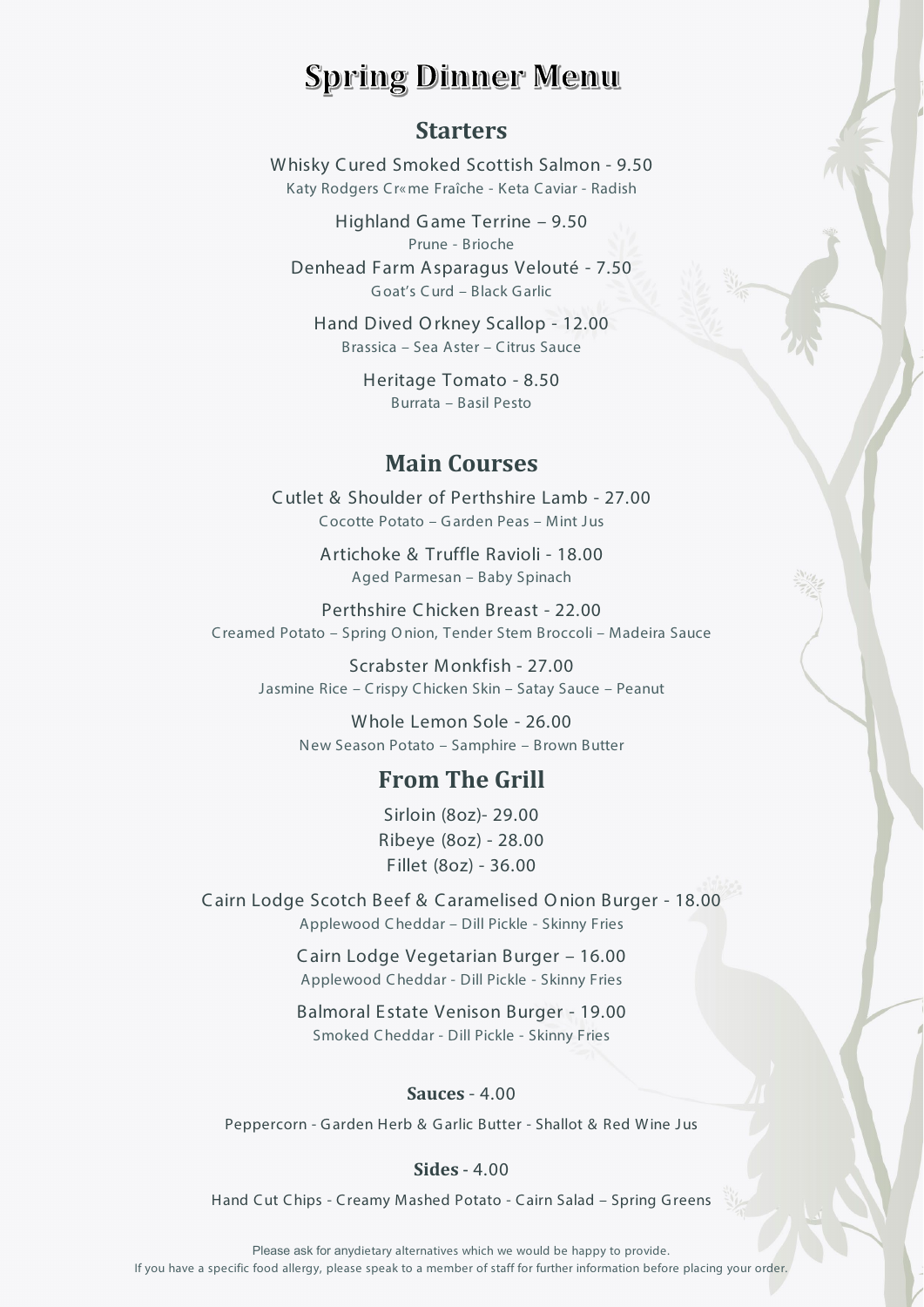# **DESSERTS**

Valrhona Chocolate Mousse – 8.50 Orange - Honeycomb - Crème Fraîche

Braw Wee Clootie Dumpling – 8.00 Glenturret Whisky Custard - Apple & Raisin Compote

> Leadketty Farm Strawberries – 8.50 Lavender Pannacotta- Shortbread

Scottish Cheese Selection – 14.00 Lanark Blue – Strathearn - Wee Comrie - St Andrews Cheddar - Clava Brie

> Sticky Toffee Soufflé – 12.00 Butterscotch Sauce – Vanilla Ice Cream

Vanilla Poached Peaches-8.50 Katy Rodgers Crème Fraîche- Scottish Raspberries

### Dessert Wines (75ml)

Domaine des Baumard, Chenin (France) – 14.00 Royal Tokaji, 5 Puttons, Tokaji Aszú(Hungary) – 16.00 Quady, Elysium, Black Muscat (USA) - 14.00 Stella Bella, Pink Muscato (Australia) – 14.00

### Hot Drinks

Americano 3.95 Flat White 4.95 Cappuccino 4.95 Latte 4.95 English Breakfast Tea 3.50 Liqueur Coffee 9.50

Please ask for any dietary alternatives which we would be happy to provide. If you have a specific food allergy, please speak to a member of staff for further information before placing your order.